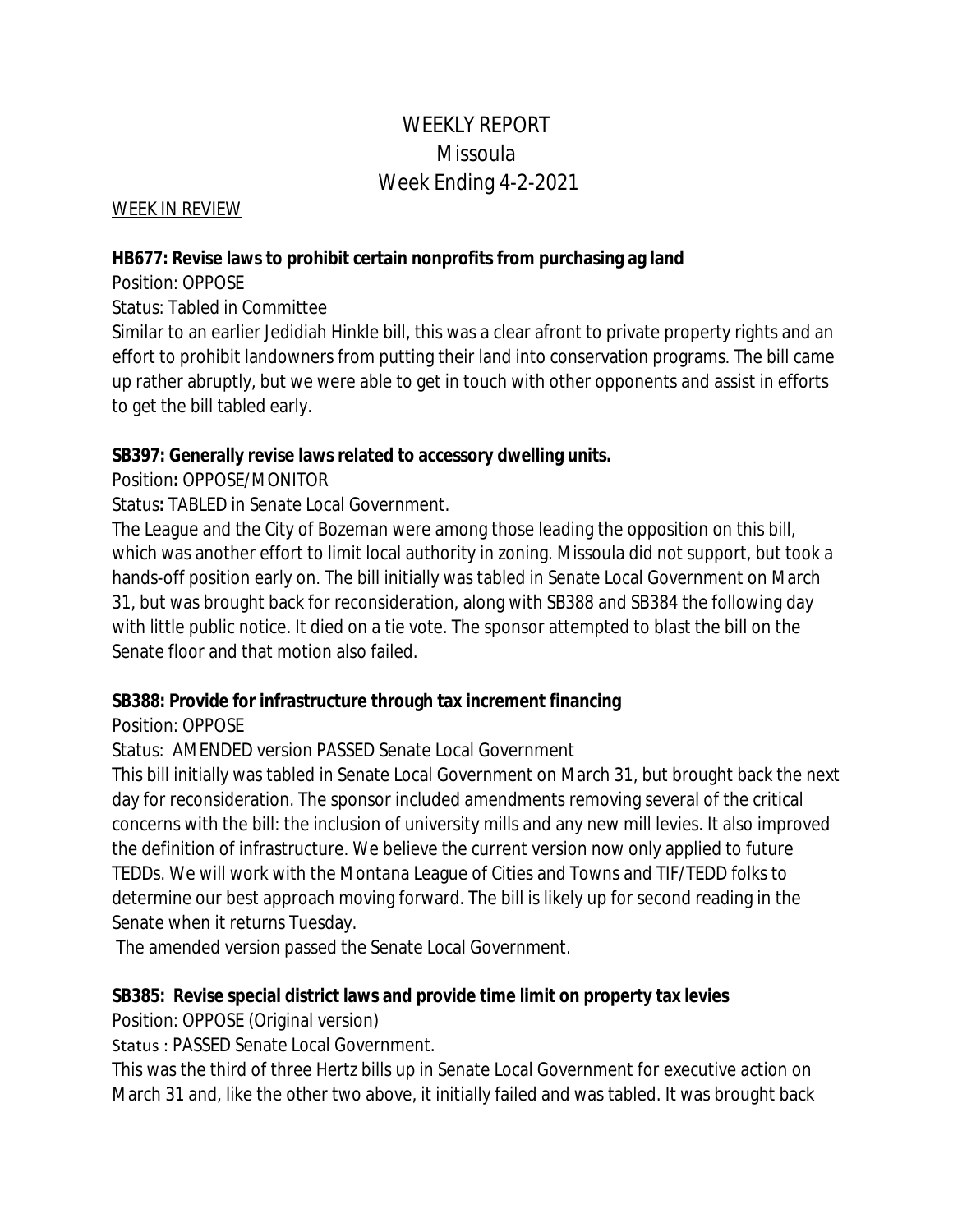the next day with amendments, and the amended version passed. We are continuing to discuss the provisions of the amended version, but will likely continue to oppose on the House side.

#### **SB358: Repeal numeric nutrient standards for water quality**

Position: SUPPORT

Status: Hearing held in House Natural Resources on 3-28. Awaiting Executive action. We continue to assist the league on this after we were able to revive it from committee. We coordinated efforts to get input from clients on the amendments that have been offered by the DEQ. This bill continues to be a work in progress and is scheduled for a hearing later this month.

#### **HB112; Require interscholastic athletes to participate under sex assigned at birth.**

Position: OPPOSE Status: Passed third-reading in the Senate with amendments and returned to the House to concur

## **SB215: Establish the Religious Freedom Restoration Act.**

Position: OPPOSE Status: Passed House on third-reading 4-1 and returned to the Senate.

## **STATUS OF OTHER ISSUES AND BILLS**

## **HB427: Provide for youth health protection**

Position: OPPOSE Status: Passed Senate Judiciary on a party line vote and is headed to the Senate floor. We expect floor action next week.

## **HB436: Generally revise firearms laws**

Position: OPPOSE

Status: Heard in Senate Judiciary. This bill would eliminate the ability of local governments to regulate the carrying of unpermitted, concealed weapons in government buildings. The committee chair has indicated he is not in a hurry to vote on this bill.

## **HB504: Generally revise firearms laws.**

Position: OPPOSE Status: Passed Senate Judiciary on 3/19 on a party line vote. Awaiting Senate floor vote.

## **HB121: Require elected official approval of local health board and officer actions.**

Position: SUPPORT/MONITOR

Status: Amended version passed both houses. Of the many bills attempting to limit the ability of local health boards, this is the one we've determined we can work with and hopefully help